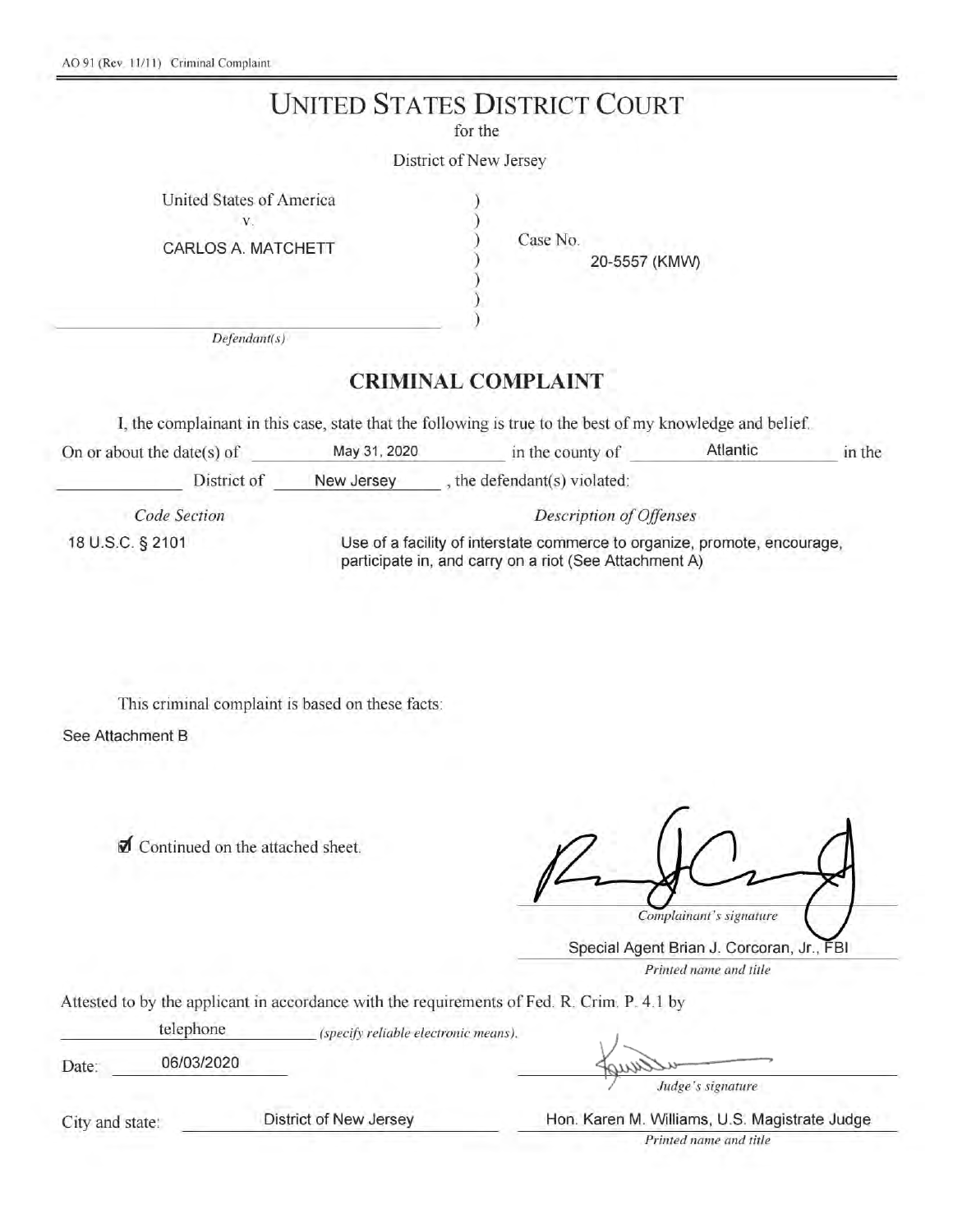# CONTENTS APPROVED

### UNITED STATES ATTORNEY

Vielen By: Gabriel J. Vidom, Assistant U.S. Attorney

Date: June 3, 2020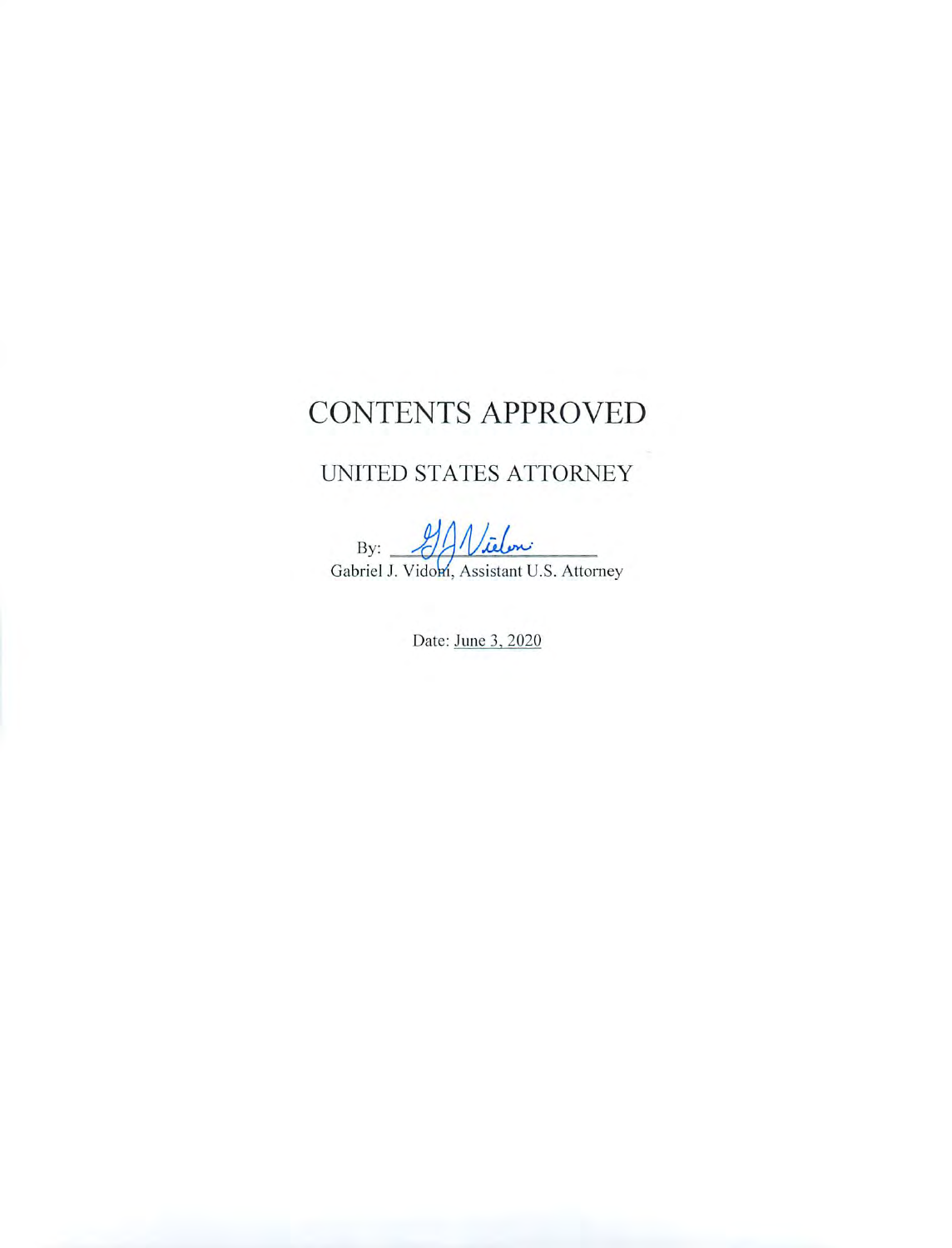#### **ATTACHMENT A**

 On or about May 31, 2020, in Atlantic County, in the District of New Jersey, defendant

#### CARLOS A. MATCHETT

used a facility of interstate and foreign commerce, namely, a cellular telephone and the social media platform Facebook, Inc., with intent to participate in and carry on a riot, as defined in Title 18, United States Code, Section 2102(a), and during the course of such use, and thereafter, performed and attempted to perform an overt act for the purpose of participating in and carrying on a riot, namely, by assisting in the looting of retail locations in Atlantic City, New Jersey, disrupting traffic, and refusing to disperse upon direction from law enforcement officers.

In violation of Title 18, United States Code, Section 2101.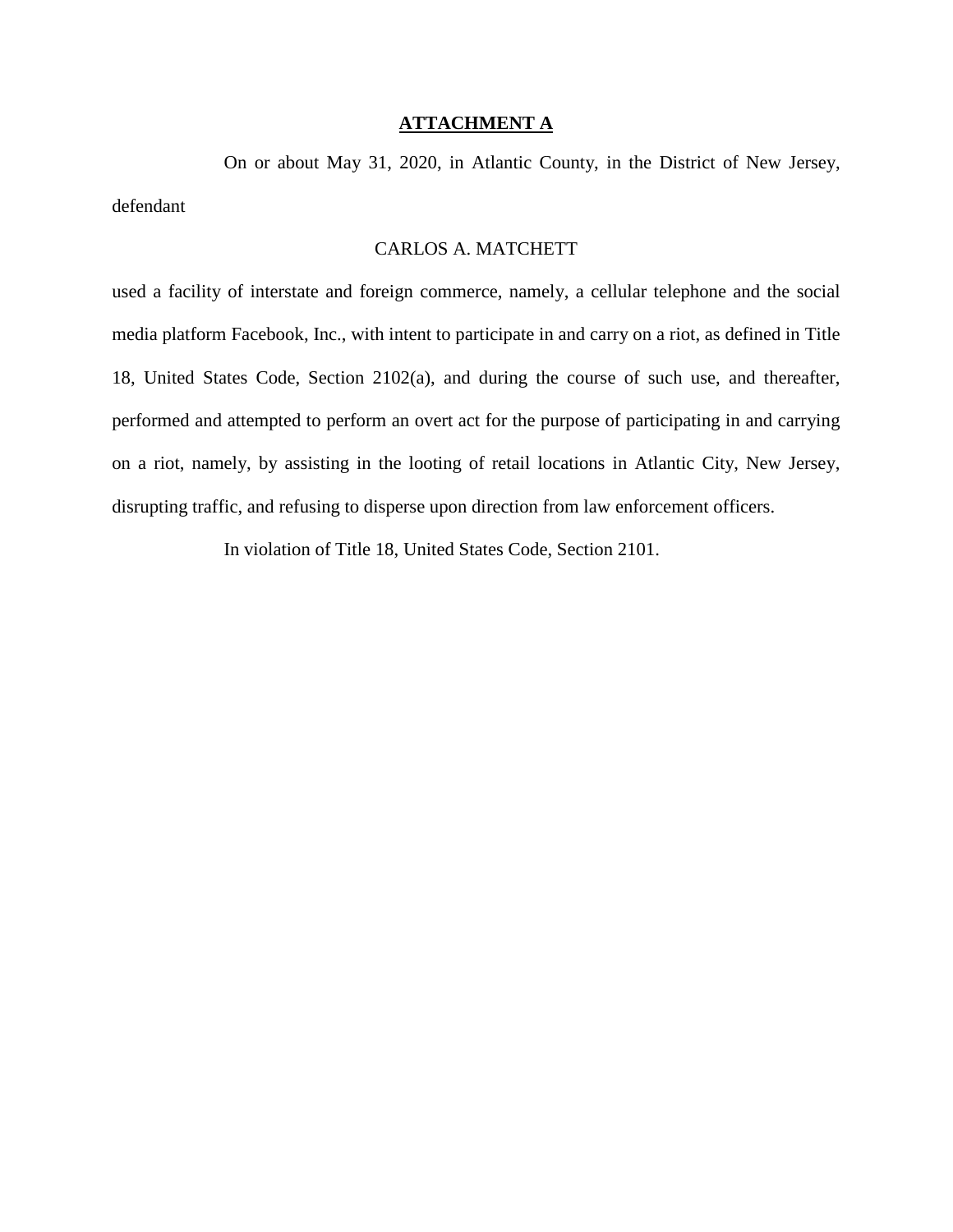#### **ATTACHMENT B:**

#### AFFIDAVIT IN SUPPORT OF CRIMINAL COMPLAINT AND ARREST WARRANT

I, Brian J. Corcoran, Jr., being duly sworn, do hereby state the following:

#### I. **INTRODUCTION**

 $1.$ I am a Special Agent with the Federal Bureau of Investigation ("FBI"). I have been a Special Agent with the FBI since April 2010. I am currently assigned to the Newark, New Jersey Field Office, Atlantic City Resident Agency. Prior to my assignment to this office, I worked as a Special Agent in Boston, Massachusetts. I have training and experience in investigations including counter-terrorism and explosive related matters. I have also received training and experience in interview and interrogation techniques, arrest procedures, search warrant applications, the execution of searches and seizures, computer crimes, computer evidence identification, computer evidence seizure and processing, and various other criminal laws and procedures. I have been involved in investigating and enforcing laws involving racially motivated violent extremism, antigovernment/anarchist extremism, and various weapons charges to include explosive, incendiary, and destructive devices. I have not included every detail of my training, education, and experience, but have highlighted those areas that I believe are most relevant to this application. As a federal agent, I am authorized to investigate violations of the laws of the United States and to execute warrants issued under the authority of the United States.

2. I am familiar with the facts and circumstances set forth herein based on information provided to me by other law enforcement officers involved in the investigation, including but not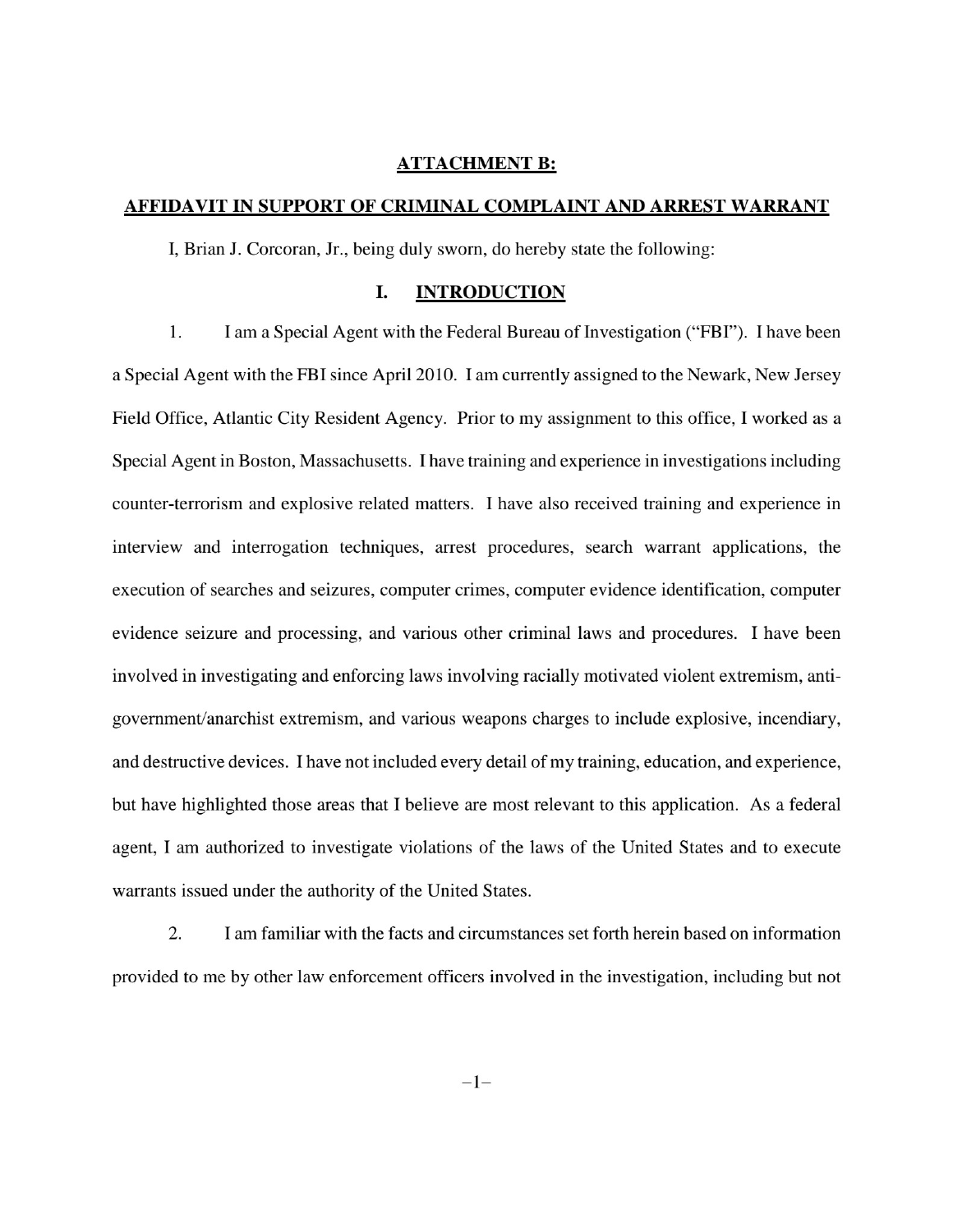limited to officers from the Atlantic City Police Department, as well as my review of investigative reports, social media platforms, records, and other information.

3. This Affidavit is submitted for the limited purpose of setting forth probable cause for the issuance of the requested criminal complaint and arrest warrant. For that reason, I have not included every fact known to me regarding this investigation. Rather, I have set forth only those facts which I believe are necessary to establish probable cause to support issuance of the requested criminal complaint and arrest warrant.

#### **II. PROBABLE CAUSE**

4. During the evening of May 31, 2020, following peaceful protests in Atlantic City, New Jersey, a group of persons engaged in a spree of rioting, destruction, and looting of stores located in and around the Tanger Outlets (locally referred to as "the Walk"). Atlantic City Police Department officers responded to this area in order to ensure the safety of residents and in an effort to protect commercial spaces and apprehend persons engaged in this ongoing criminal conduct.

5. Around approximately 8:30 p.m., responding officers observed MATCHETT standing in the middle of a roadway near the Tanger Outlets yelling obscenities at police and enticing persons around him to join in looting. Officers ordered MATCHETT to disperse several times. After he refused, officers placed MATCHETT under arrest. During a search-incident-toarrest, officers located within MATCHETT' s book bag a folding knife, a hatchet, and a jar containing a liquid that appeared to be gasoline based on its appearance and odor.

6. The following day, on or about June 1, 2020, I conducted a search of the social media platform Facebook for any accounts associated with MATCHETT and the riot and looting

 $-2-$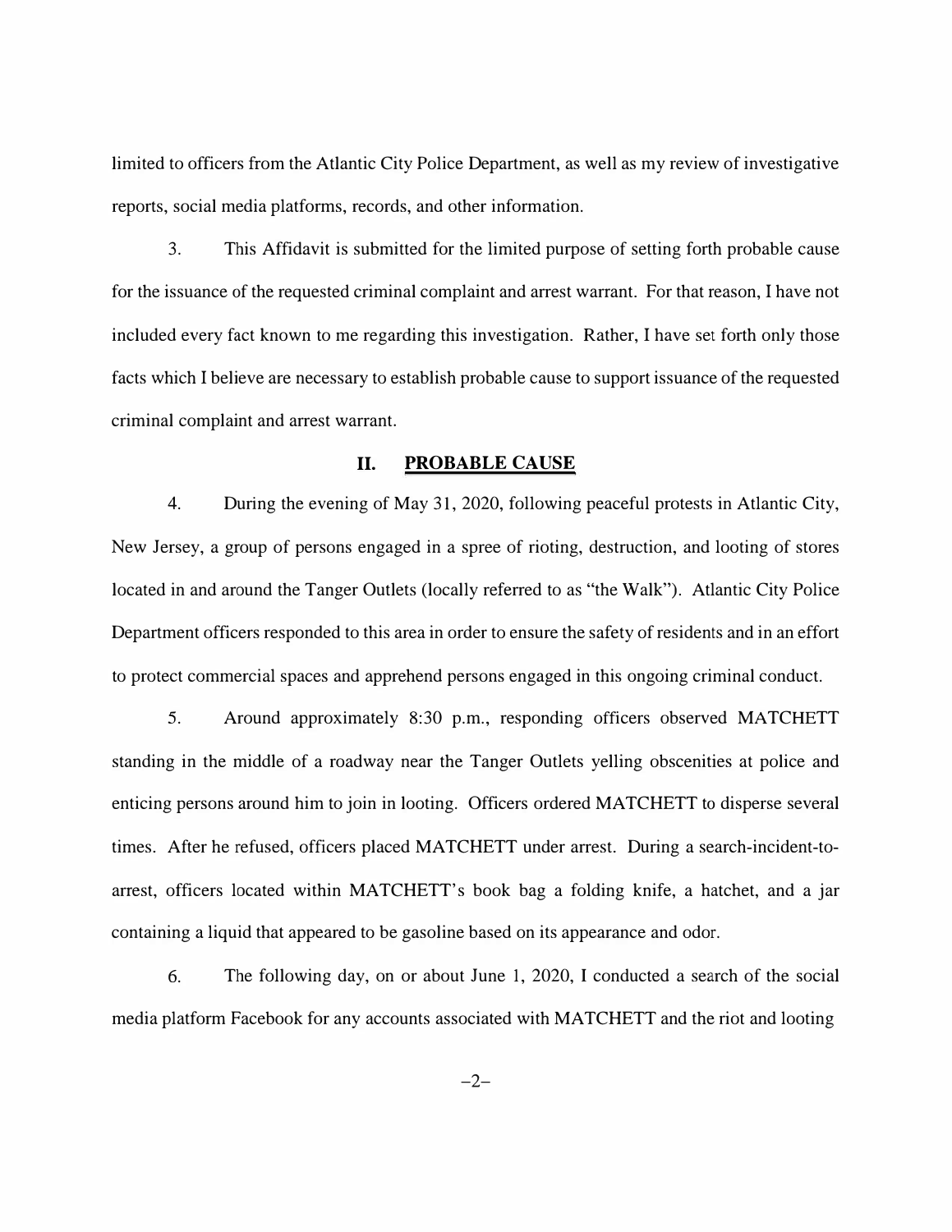that took place in Atlantic City, New Jersey, the night before. During my search, I located a publicly accessible Facebook page in the name "Carlito Matchett (Carlito's Way)[,]" which featured numerous profile pictures of MATCHETT.

7. Upon inspection of MATCHETT's Facebook page, I observed that shortly before his arrest the night before, on May 31, 2020 at 6:42 p.m., MATCHETT authored a post on his Facebook page which stated "LET'S START a RIOT" and featured a link to a news article about the ongoing riots and looting taking place at the time in Philadelphia, Pennsylvania.

8. In addition, I observed among MATCHETT's most recent Facebook posts a video that appeared to have been recorded on May 31, 2020 by MATCHETT using a cellular telephone.<sup>1</sup> The video, which has since been removed,<sup>2</sup> depicted scenes of looting and rioting in and around the Tanger Outlets in Atlantic City, New Jersey. During the video, I heard MATCHETT yell obscenities and derogatory remarks at police officers who were visible nearby. Afterwards, MATCHETT approached a group of persons standing near a storefront with a broken window. MATCHET made statements to these persons encouraging and directing them to enter the store and take property. MATCHETT also made statements to them indicating that he would provide

 $<sup>1</sup>$  Although MATCHETT was not visible due to the vantage point, I believe that he was the</sup> person who made the video based on the sound and inflection of his voice and my subsequent review of other videos on MATCHETT's Facebook page showing him speaking into the camera.

<sup>&</sup>lt;sup>2</sup> FBI personnel attempted to download the video, but were unable to do so prior to its removal from the Facebook page. A preservation request has been submitted to Facebook, Inc. for MATCHETT's Facebook page.